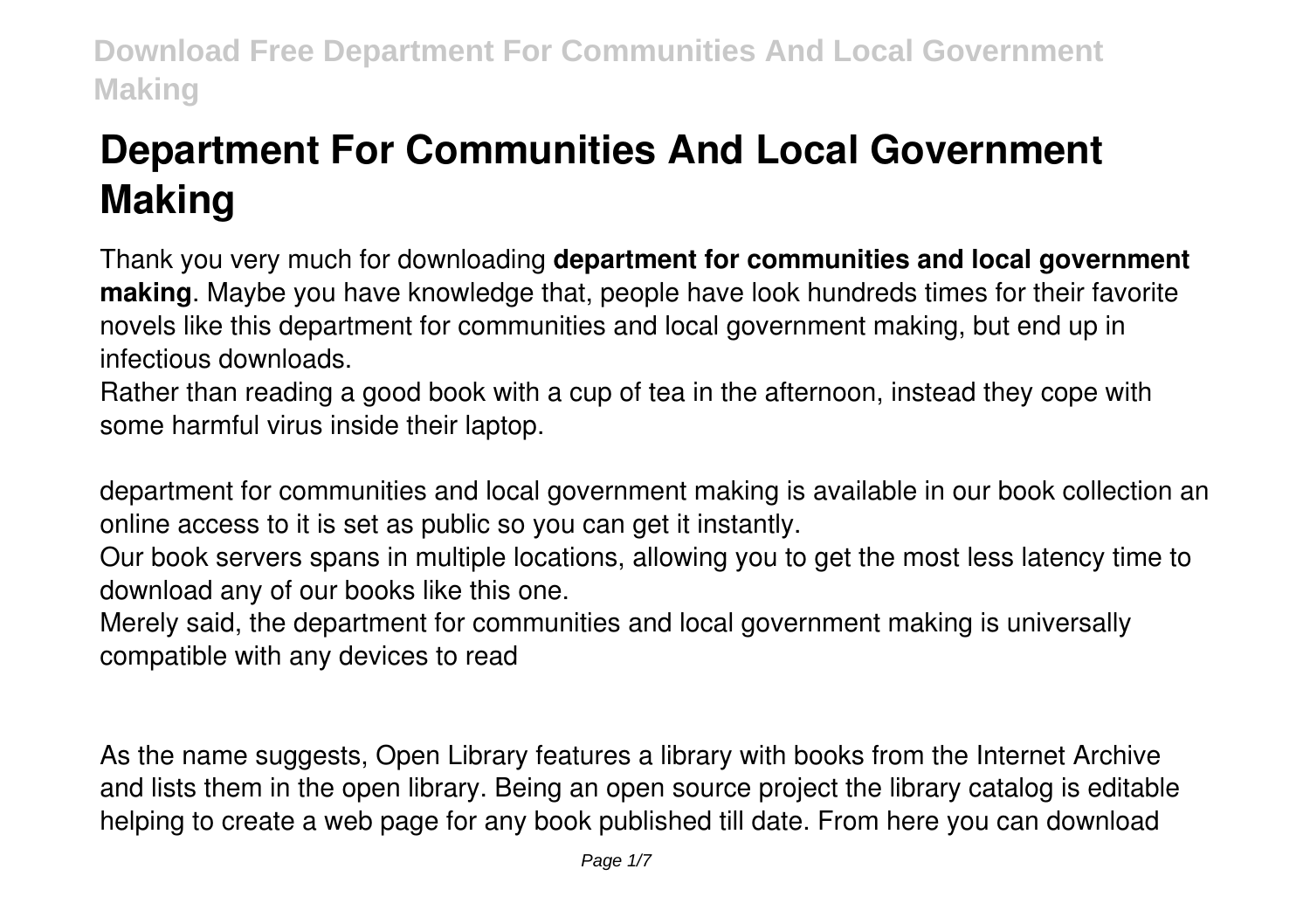books for free and even contribute or correct. The website gives you access to over 1 million free e-Books and the ability to search using subject, title and author.

### **A Short Guide to the - National Audit Office**

The Ministry of Housing, Communities and Local Government (MHCLG) is the UK Government department for housing, communities and local government in England.It was established in May 2006 and is the successor to the Office of the Deputy Prime Minister, established in 2001. Its headquarters is located at 2 Marsham Street in London, occupation of which it shares with the Home Office.

#### **Ministry of Housing, Communities & Local Government - GOV.UK**

Local government. Details of how Local Government & Housing Regulation Division supports councils in delivering strong and effective local government along with information on funding and finances. The Division also maintains the legislative framework for the Local Government Pension Scheme in Northern Ireland. … more

#### **Local Government Boundaries Commissioner ... - Communities**

DEPARTMENT FOR COMMUNITIES AND LOCAL GOVERNMENT Building Regulations: the next step towards zero carbon The Parliamentary Under Secretary of State (Baroness Hanham): In The Coalition: our programme for government, and thereafter my Department's published Business Plan, we said we would require continuous improvements to the energy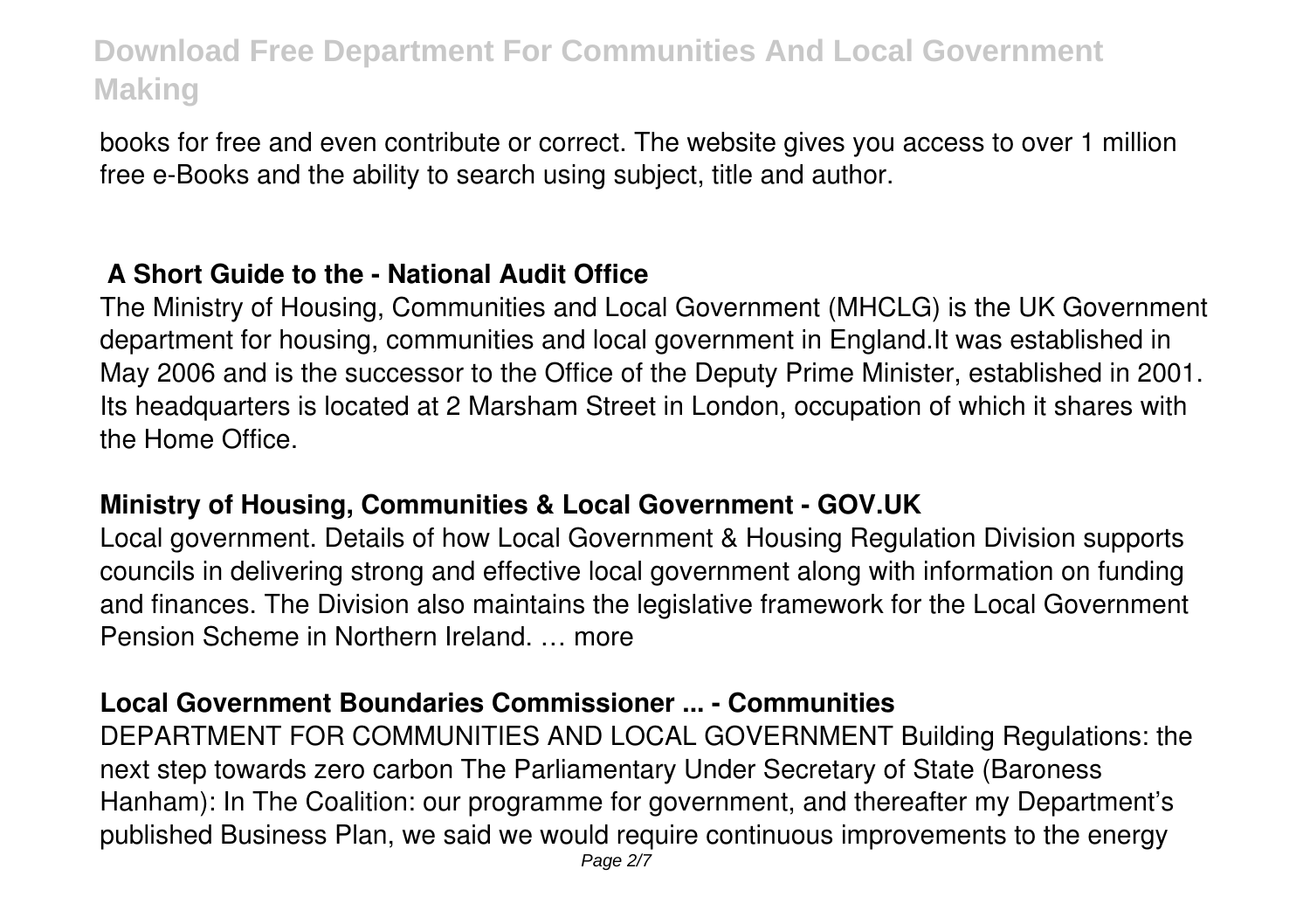### **Department for Communities and Local Government - Open ...**

'Local Government Restructuring: Guidance on Staffing Issues', was published by the Department of Communities and Local Government (DCLG). It was provided in addition to the Local Government (Structural and Boundary Changes) (Staffing) Regulations 2008, to set out the Government's expectation as to how staffing matters should be handled.

#### **Home | Department for Communities**

The Department for Communities is a devolved Northern Ireland government department in the Northern Ireland Executive.The minister with overall responsibility for the department is the Minister for Communities. The department was previously created in May 2016 following the Fresh Start Agreement and the dissolution of several departments, such as the Department for Social Development, the ...

#### **Local Government and Communities Directorate - gov.scot**

the Department for Communities and Local Government provides the most funding (figure below). The government as a whole has reduced its funding to local authorities by 37% in real terms (on a like?for?like basis) between 2010?11 and 2015?16. This equates to 25% of local

### **Ministry of Housing, Communities and Local Government ...**

DCLG, the UK government's Department for Communities and Local Government, is responsible for "creating great places to live and work" and giving more power to local people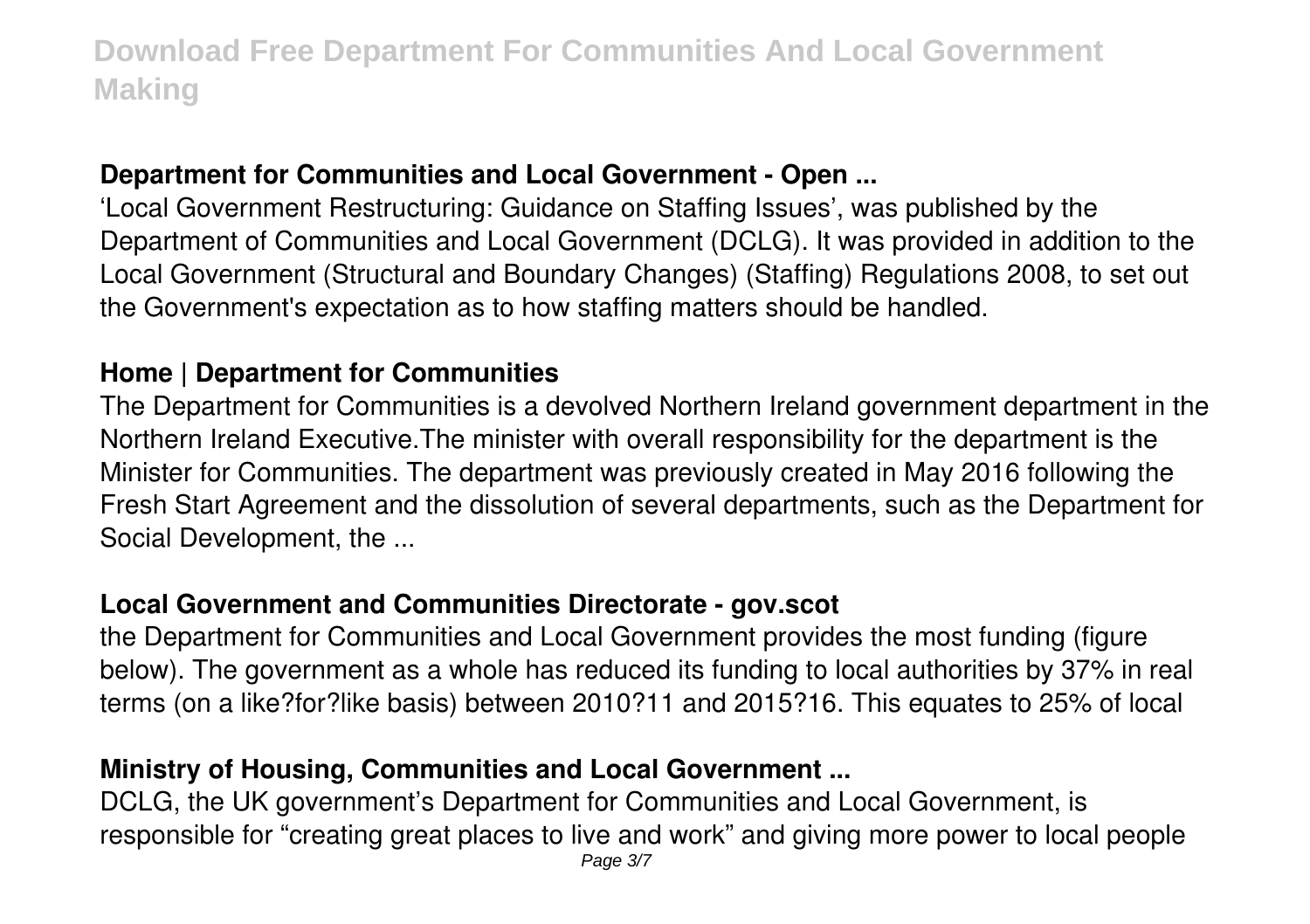to shape what happens in their areas, such as enabling neighbourhoods to solve their own problems. It has 2,600 employees in 20 sites across England and Wales.

#### **Government Solutions - Department for Communities and ...**

12 Oct 2020 Acknowledging unpaid carers during National Carers Week 2020. National Carers Week 2020 runs from 11-17 October. Read more

#### **Department for Communities and Local Government**

If you have any questions about the process to apportion or redeem your rentcharge, email the MHCLG rentcharges team at rentcharges@communities.gov.uk or call 0303 444 8095 or 0303 444 4560 or ...

#### **Department of Communities**

The Department for Communities and Local Government has agreed to cut 30% from its budget over the next four years after reaching a provisional Spending Review deal with the Treasury. Clark vows not to impose financial controls on housing associations. News. 2 Nov 15

#### **Home Department of Local Government and Communities**

Department for Communities and Local Government most often put out tenders for Architectural, construction, engineering and inspection services (19%), followed by Financial and insurance services (19%), and Research and development services and related consultancy services (16%).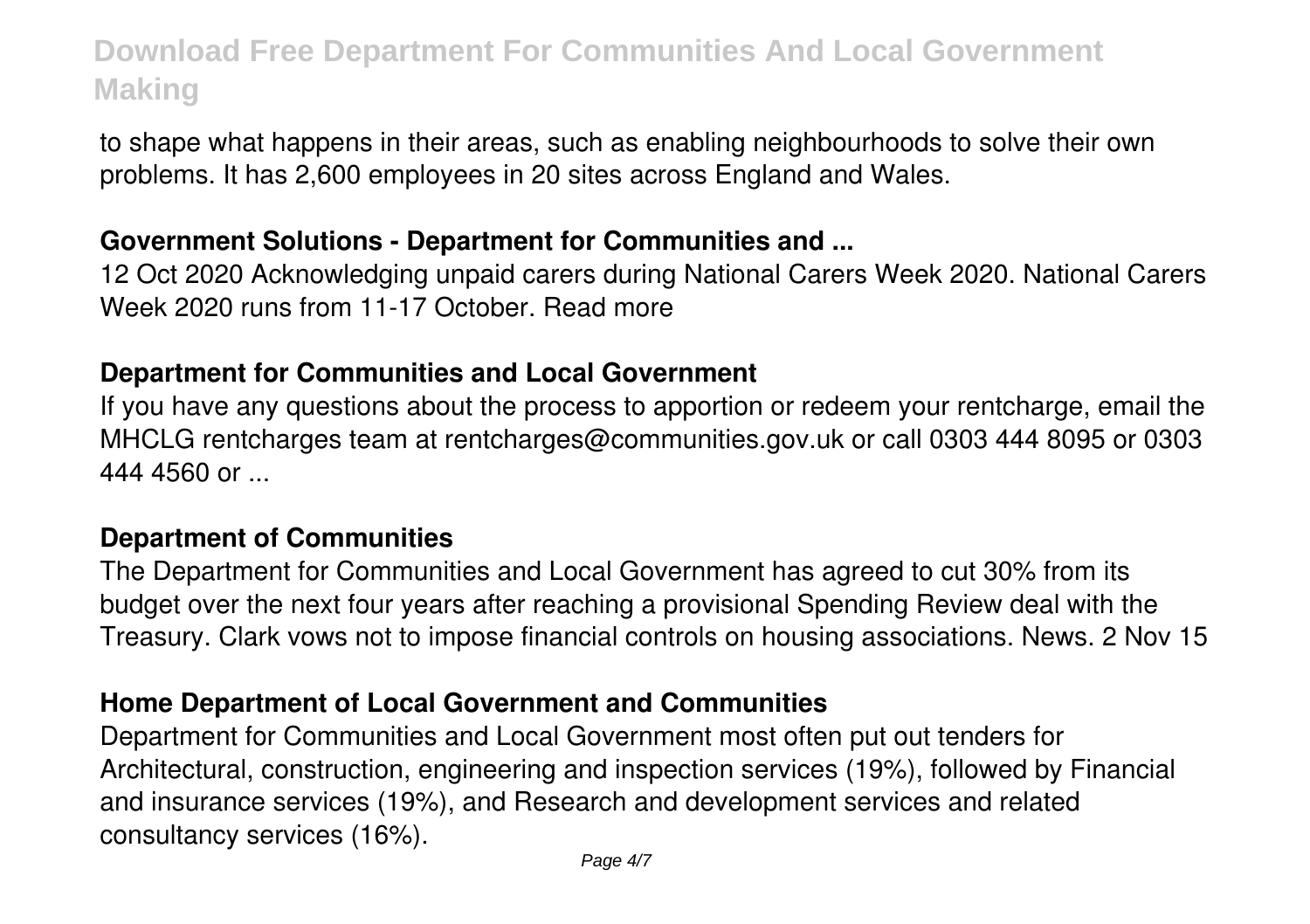#### **Department for Communities - Wikipedia**

The Department for Communities and Local Government (DCLG) was created on 5 May 2006, replacing the Office of the Deputy Prime Minister (ODPM), with a remit to promote community cohesion and equality, as well as responsibility for housing, urban regeneration, planning and local government.

### **Department for Communities & Local Government | Daisy ...**

Department of Local Government and Communities Get the latest news. Find out about Communities' activities on our news page. Communities' services. Profiles on the human services we provide for at Communities. ... This is a Department of Communities (Communities) website.

### **Department For Communities And Local**

The Ministry of Housing, Communities and Local Government's (formerly the Department for Communities and Local Government) job is to create great places to live and work, and to give more power ...

### **Rentcharges - GOV.UK**

The Department for Communities has announced the appointment of Ms Sarah Havlin as Local Government Boundaries Commissioner. The role of the Commissioner involves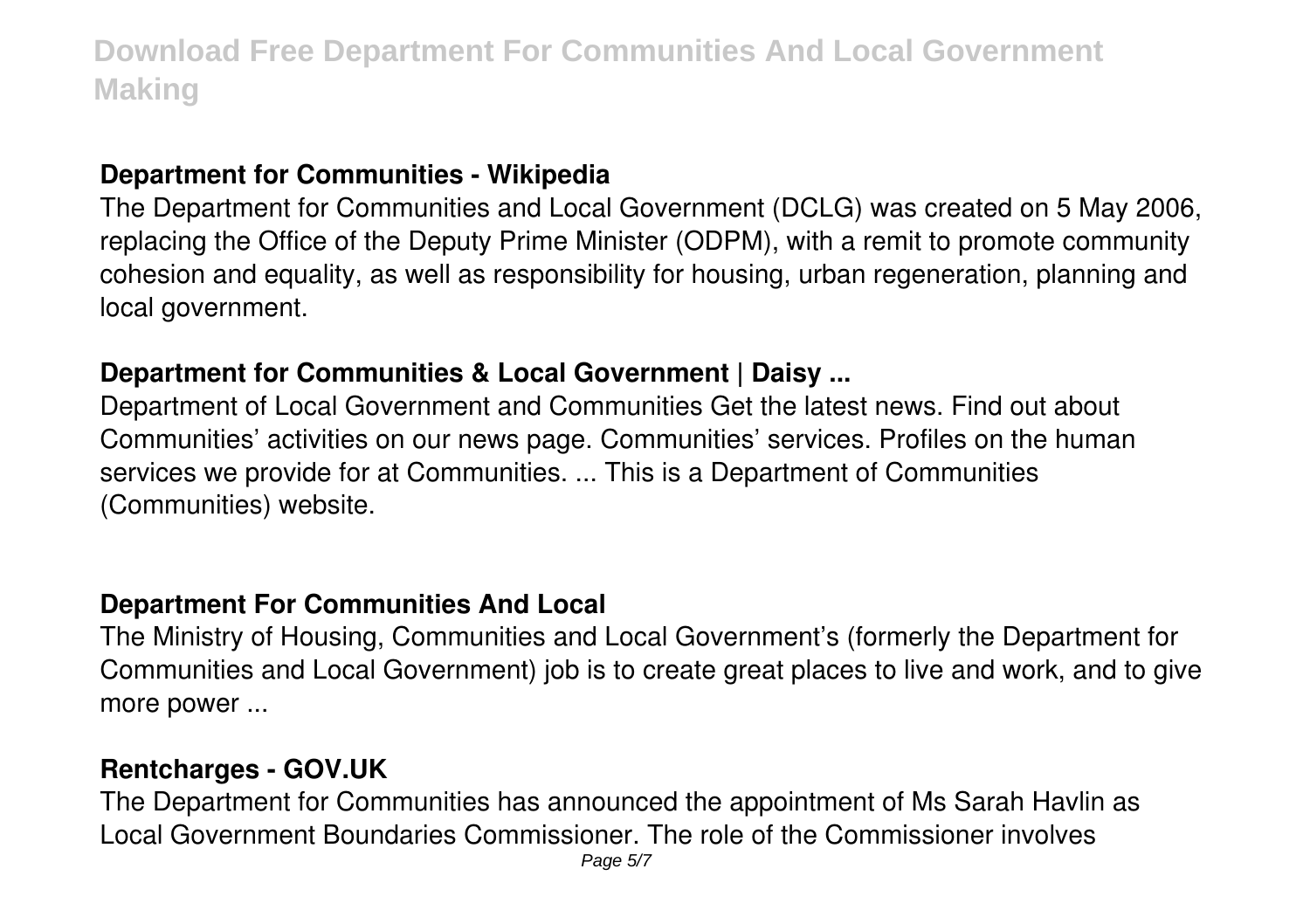reviewing the number, boundaries and names of local government districts and wards, and making recommendations to the Department.

# **DEPARTMENT FOR COMMUNITIES AND LOCAL GOVERNMENT**

The move to 100% local retention builds on the process begun in 2013-14 whereby 50% of business rates income was retained by the sector. 2 The Department for Communities and Local Government (the Department), as the department with responsibility for overseeing the local government finance system, is responsible for delivering the scheme.

### **Report Department for Communities and Local Government**

Local Government and Communities Directorate What we do. We deliver better outcomes for people and the places in which they live, building assets within communities and encouraging citizen ownership. We are responsible for: strengthening the relationship between central and local government and across the wider public sector

# **Department for Communities and Local Government (DCLG ...**

The Background. The Department for Communities and Local Government 1,800 employees work hard to create communities which are designed to improve everyone's quality of life, setting policy on areas such as local government, housing, urban regeneration, planning, and fire and rescue.

# **Department for Communities and Local Government**